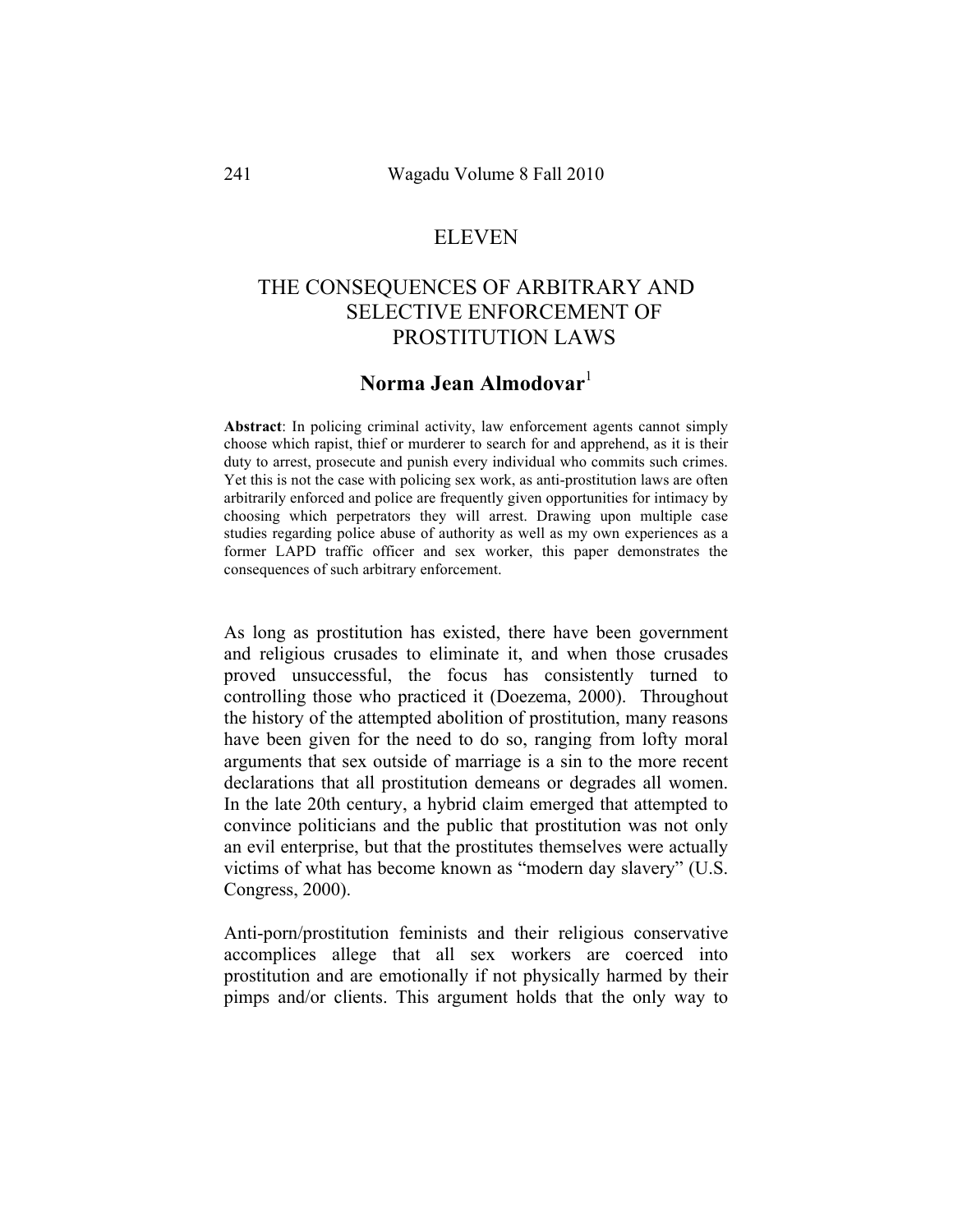eliminate this harm is to "rescue" the prostitute through stringent penalties for those who break anti-prostitution laws. Yet all too often, it is the prostitute who is "rescued" (often through her arrest) by the police, with her clients occasionally snagged in periodic sting operations. Police in California, for instance, may charge women suspected of soliciting clients with offenses such as loitering with "the intent to commit prostitution", often done through costly surveillance operations that take considerable time away from other police work. Sex workers' clients, conversely, are often encouraged to "go home and not come back" following the arrest of suspected prostitutes (*Modesto,* 2010).

This article will demonstrate that being "rescued" through arrest is far more detrimental to prostitutes than any harm that could result *solely* from taking money for sex act. Sex workers, like any other workers, may encounter abusive bosses and violent clients (as I did when I worked for the LAPD) but violence is not inherent in the work itself. Accordingly, this article moves beyond the scope of rather simplistic arguments about sex worker as agents or victims to analyze the serious harm to prostitutes, law enforcement and society that is a direct consequence of the arbitrariness inherent in the laws and the human nature of those who enforce them.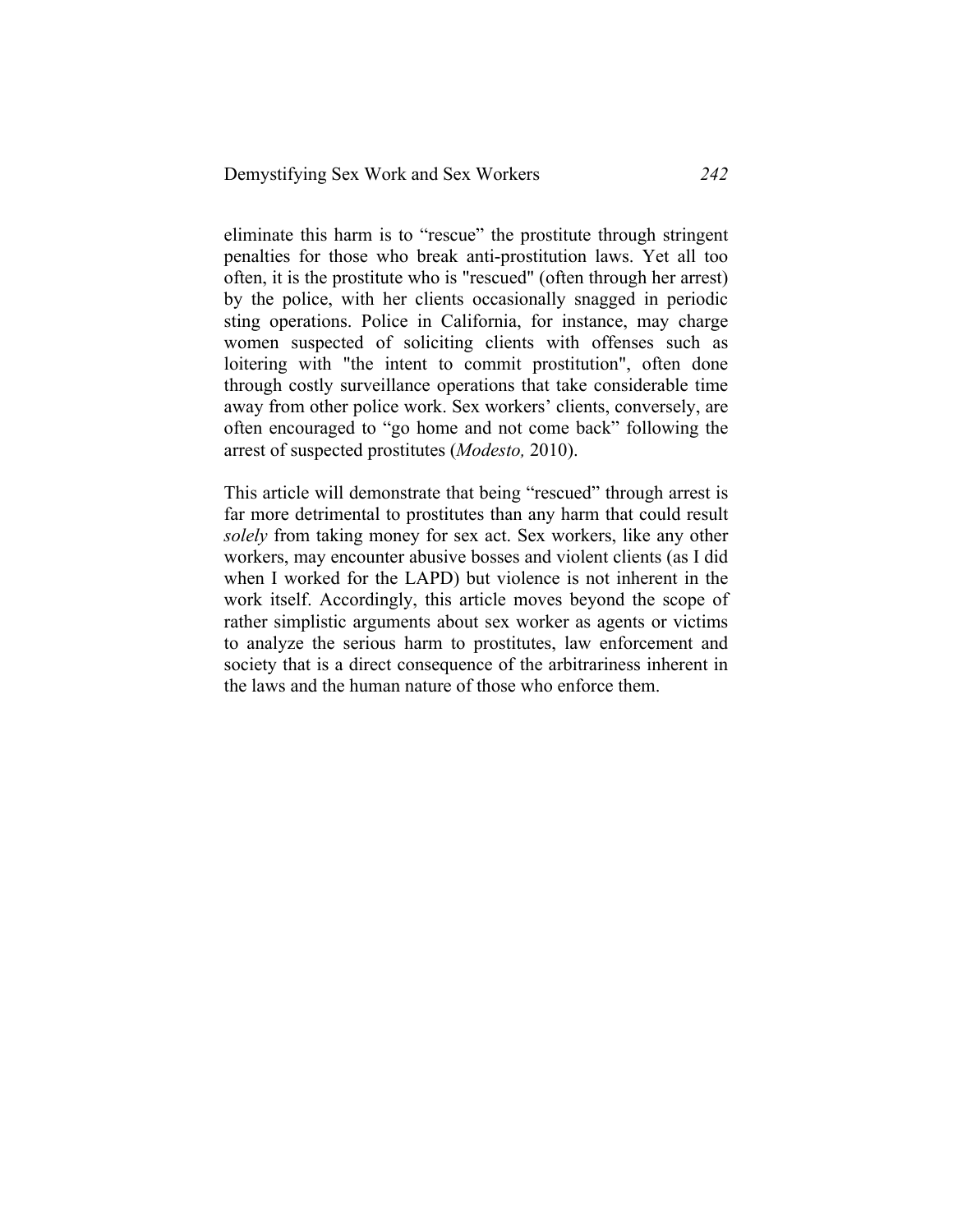While agents of the government are expected to apply the laws in a constitutional, equitable manner, laws which can be selectively enforced tempt even the most trustworthy officers to fudge reports and make dubious arrests, both of which I witnessed firsthand. In 1972 at the age of 21, I was employed by the Los Angeles Police Department (LAPD) as a civilian traffic officer in the years before women were hired as sworn police officers. I was primarily assigned to the night watch, driving a patrol car without a gun and usually without a partner. I spent the next decade watching with dismay as my sworn colleagues selectively enforced laws related to prostitution. After two of my LAPD colleagues offered me \$200 to have sex with a retiring captain (which they referred to as "a going away present"), I became acutely aware that something was very wrong with laws which could be so arbitrarily enforced.

After ten years of looking the other way and after a series of onduty traffic accidents, I decided that I would rather be an honest whore than continue working for the LAPD. My outspoken criticism of police corruption led to a sting operation, the confiscation of my unfinished manuscript, and I ended up as a convicted felon serving time at the California Institute for Women. My case is chronicled in my autobiography (Almodovar, 1993) and has featured on television shows such as *60 Minutes* and *American Justice*. I have been a sex workers' rights activist since I left the LAPD in 1982 and, due to my notoriety, after prison I had to forgo earning a living as a prostitute in order to focus on activism.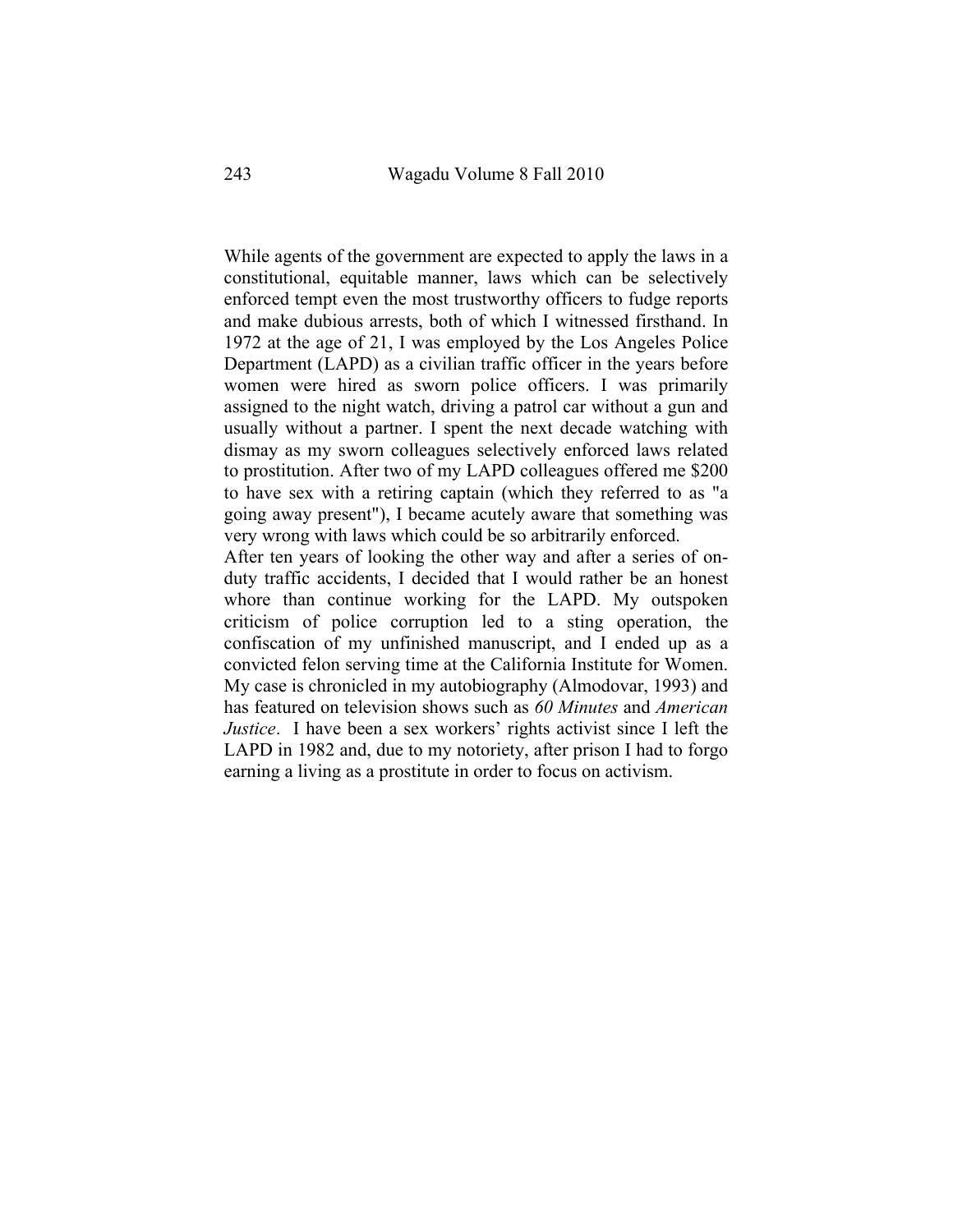The purpose of police agencies is to protect the life and property of the citizens of the communities they serve from those who break the law. Laws which prohibit one individual or group of individuals from violating the rights of others are justifiable and proper. Victims of a crime, known as "complainants", call the police and file a report. An investigation is launched and if the investigation shows that a crime was indeed committed and a perpetrator is found, the police make an arrest and then it is up to the prosecutor to persuade a judge and/or jury of the suspect's guilt. If convicted, the perpetrator is punished in whatever manner is prescribed for the offense. Nonetheless, temptations for law enforcement agents exist for any number of illegal activities, from robbery to murder, as is evident throughout news coverage of such unfortunate misuse of legal powers (e.g. Marzulli, 3/5/2010; Marzulli, 3/16/2010). Fortunately, the number of officers who do not succumb to those temptations far exceeds the number who do.

When serious crimes do occur, police resources are rightfully spent to locate and apprehend the perpetrator, regardless of how long it takes. The police may not always be successful and sometimes the statute of limitations runs out on "lesser" crimes, but as a rule the police do not pick and choose which cases they will pursue. Serious criminals are not given a free pass nor are they offered more opportunities to commit crimes by agreeing to cooperate with the police and give the police information on other criminals, as they often are if they are prostitutes or madams (Cantlupe, 1990, A-9).

Infamous Hollywood Madam Heidi Fleiss' predecessor Elizabeth Adams, (aka Madam Alex), is a prime example of cooperation. She operated one of the most successful prostitution rings in Los Angeles history for over two decades, with the full knowledge and consent of the LAPD. She was considered an asset to law enforcement because of the types of information she was able to provide them, which "led to major, major criminals going to jail", according to defense witness LAPD Detective Daniel Lott, during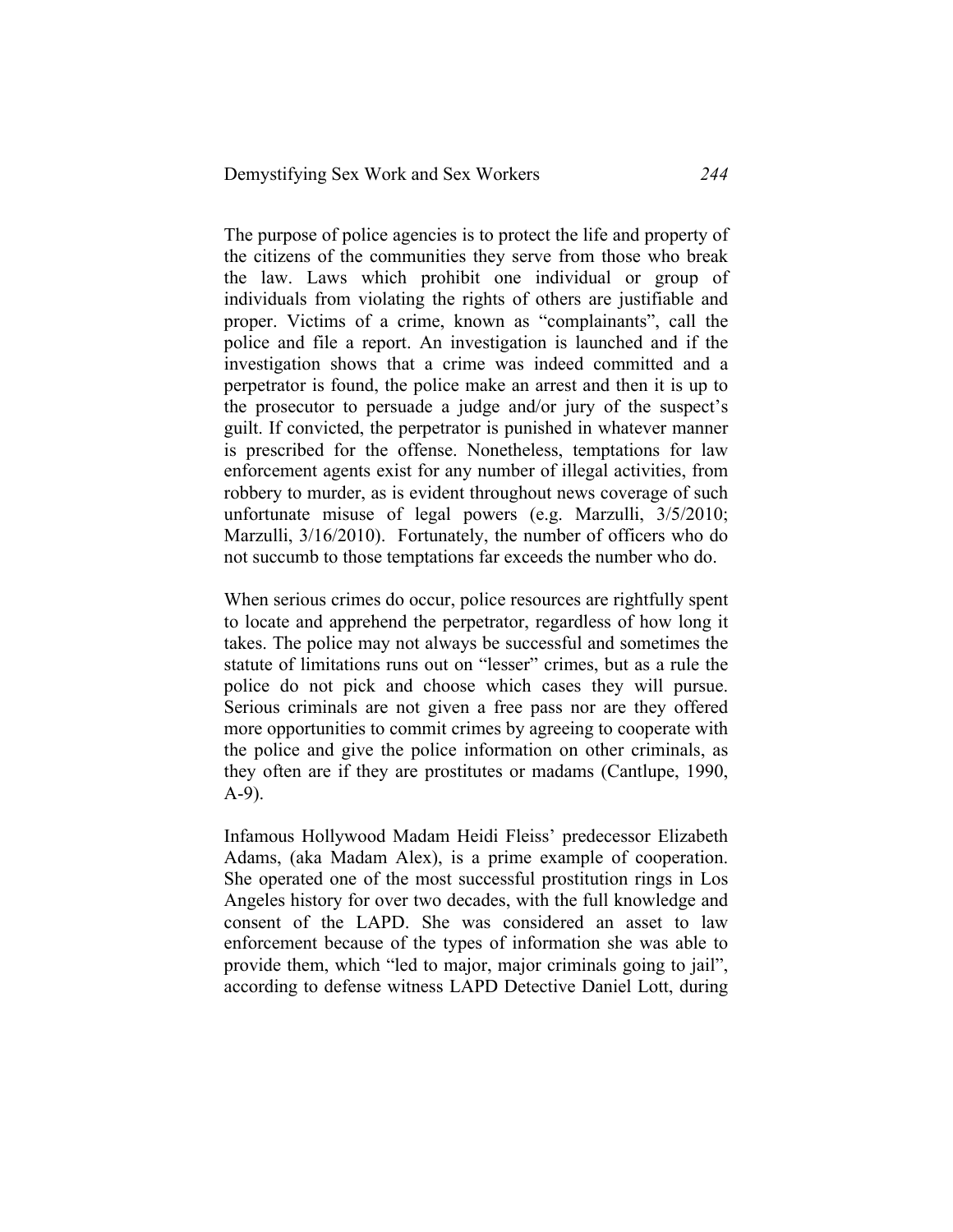Madam Alex's 1988 criminal hearing after she had been arrested for failing to give information to another vice cop, LAPD Detective Alan Vanderpool. In the arrest report, Vanderpool stated, "No contact. Inactive. Should go to jail." As long as she provided him with information, she was free to "exploit" the women who worked for her and make as much money as she could. During her criminal hearing, in May of 1990, LAPD Detective Daniel Lott noted that "the department looked the other way at her brothel activities because of the help she provided on numerous criminal cases."*'* (Timnick, 5/19/90, B-3). If Heidi Fleiss had agreed to become an informant like Madam Alex did, Fleiss might still be operating her call girl ring.

As a result of a curious policy in which the "victim" is also defined as the "criminal", the police officer becomes the complainant who must instigate a violation of law to make an arrest. Police officers are sometimes permitted to go as far as necessary to ensure a conviction, including having sex with a suspected prostitute/victim or hiring someone from the community to have sex with the suspected prostitute and then testifying against that victim/criminal (Scolforo, 2009, B-5). Several cities allow undercover police officers to undress and even engage in paid sex due to the supposed urgency of eradicating adult-related businesses. In Houston, for instance, a Harris County District Attorney noted that "someone had to do something to shut these places down" (KCRA, 2005). Confirmation that this practice is relatively widespread recently appeared in *The Washington Post*, noting:

> They enter the massage parlors as undercover detectives. They leave as satisfied customers. In Spotsylvania County, as part of a campaign by the sheriff's office to root out prostitution in the massage parlor business, detectives have been receiving sexual services from "masseuses." During several visits to Moon Spa on Plank Road last month, detectives allowed women to perform sexual acts on them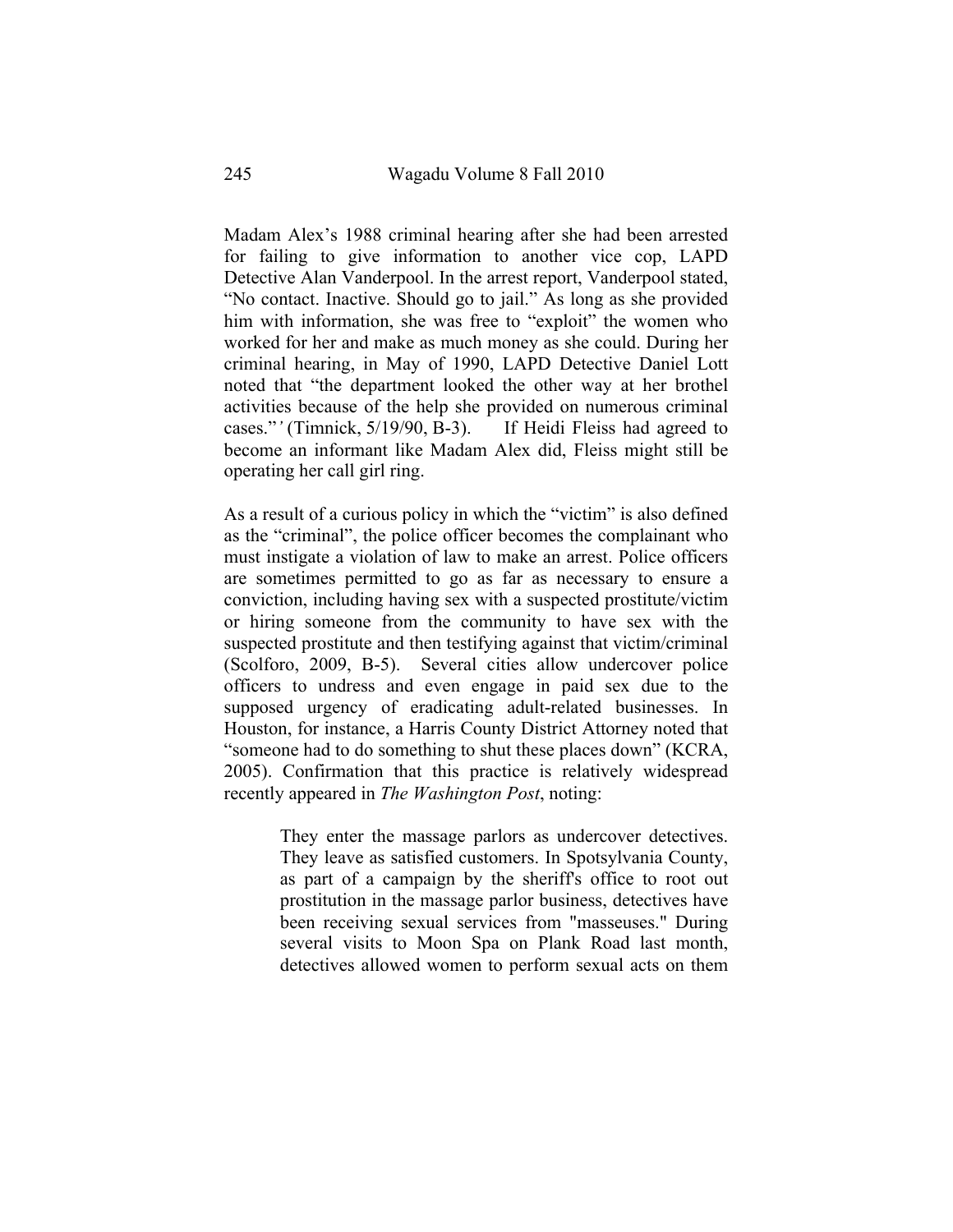on four occasions and once left a \$350 tip, according to court papers (Jackman, 2/13/06).

Although many police agencies claim they no longer allow this practice, the reality is that the cops often go beyond what is necessary to "catch suspects in the act." Spotsylvania, Virginia County Sheriff Howard Smith has stated that he stands by the practice of allowing detectives to receive sexual services in the course of their investigations "in order to build a case that the owner of the business knew of and profited from illegal sexual acts for money by employees" (Jackman 2/13/06). Smith further observed that, "It's not something the sheriff likes his people to do, but in these cases, it's the only way to prosecute these people" (Jackman, 2/13/06).

In those locales where cops are not allowed to engage in sex with alleged prostitutes to make their case, others are sometimes hired to do it for them. As an Associated Press report from Nashville, Tennessee observes:

> Police have paid confidential informants thousands of dollars to engage in sexual encounters with prostitutes as part of a crackdown on the sex business in Nashville, drawing criticism from the top prosecutor. Police spent almost \$120,000 over three years to foster the encounters, which involve sexual touching and sometimes more. The evidence has helped the city close more than 35 businesses believed to be selling sex and disconnect phone lines to about 100 escort services. "What's the greater good?" asked Capt. Todd Henry, who heads the department's specialized investigations division. "It may be distasteful to some people, but it's better that we have those places shut down." Police pay informants about \$300 for up to three prostitution buys, and an extra \$100 for each additional transaction, department officials said (Associated Press, 2005).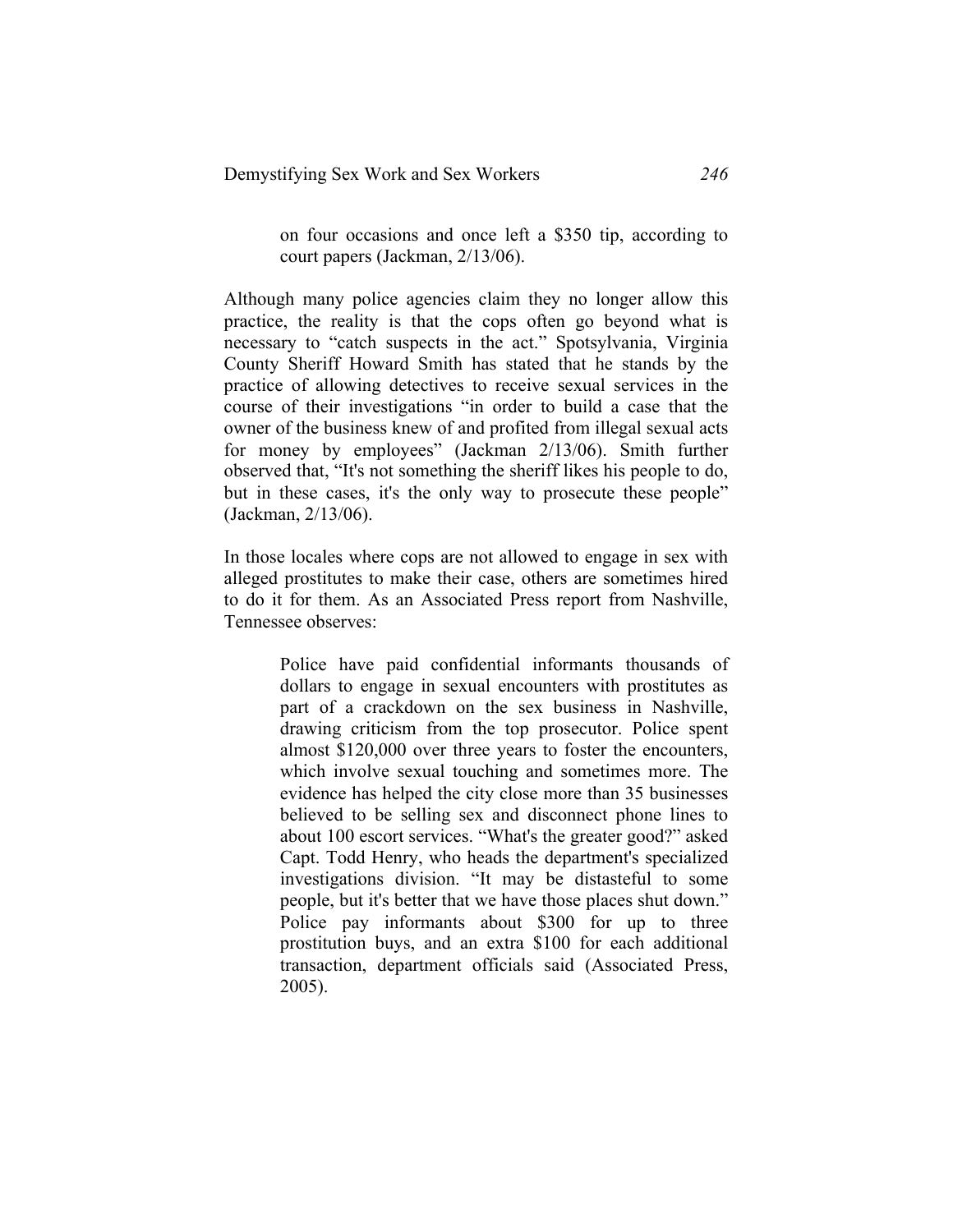As recently as November 2009, police have paid informants to have sex with prostitutes in Pennsylvania, even though this particular case was thrown out by the appellate court. The court ruled that the Pennsylvania State Police had inappropriately carried out an investigation in which they provided an informant with \$180 in incentive pay in addition to four sexual acts at a local massage parlor (Scolforo, 2009, B-5).

It is not to difficult to figure out that there are far more people engaged in prostitution as providers and clients than can ever be apprehended and prosecuted. Logically, for every prostitute there must be at least ten clients if the prostitute is to have a business. Doing the math, if every tax dollar was allocated to the enforcement of prostitution laws and every police officer in every city was assigned to the vice detail full time, and the vice detail operated 24 hours per day each and every day, and every courtroom expropriated for the sole purpose of prosecuting prostitution cases, there would still not be sufficient resources to arrest, prosecute and incarcerate every prostitute and every client. Given that there are violent crimes which need solving, the only option for law enforcement is to selectively enforce the prostitution laws.

When it comes to determining which clients to arrest, there is no question that there is a double standard for those who are wealthy and have power and influence, and those who are poor and more likely to seek a street worker than hire upscale prostitutes at \$5,000 an hour. Former New York State Governor Eliot Spitzer not only hired prostitutes but took them across state lines in violation of the Mann Act, a federal offense. He was not arrested for any crime while the madam who ran the high end escort agency who provided Mr. Spitzer's call girls, went to prison. The madam who provided prostitutes to Louisiana's Republican Senator David Vitter was convicted of federal offenses and sentenced to prison while David Vitter is still a senator. Other men, like seventy-five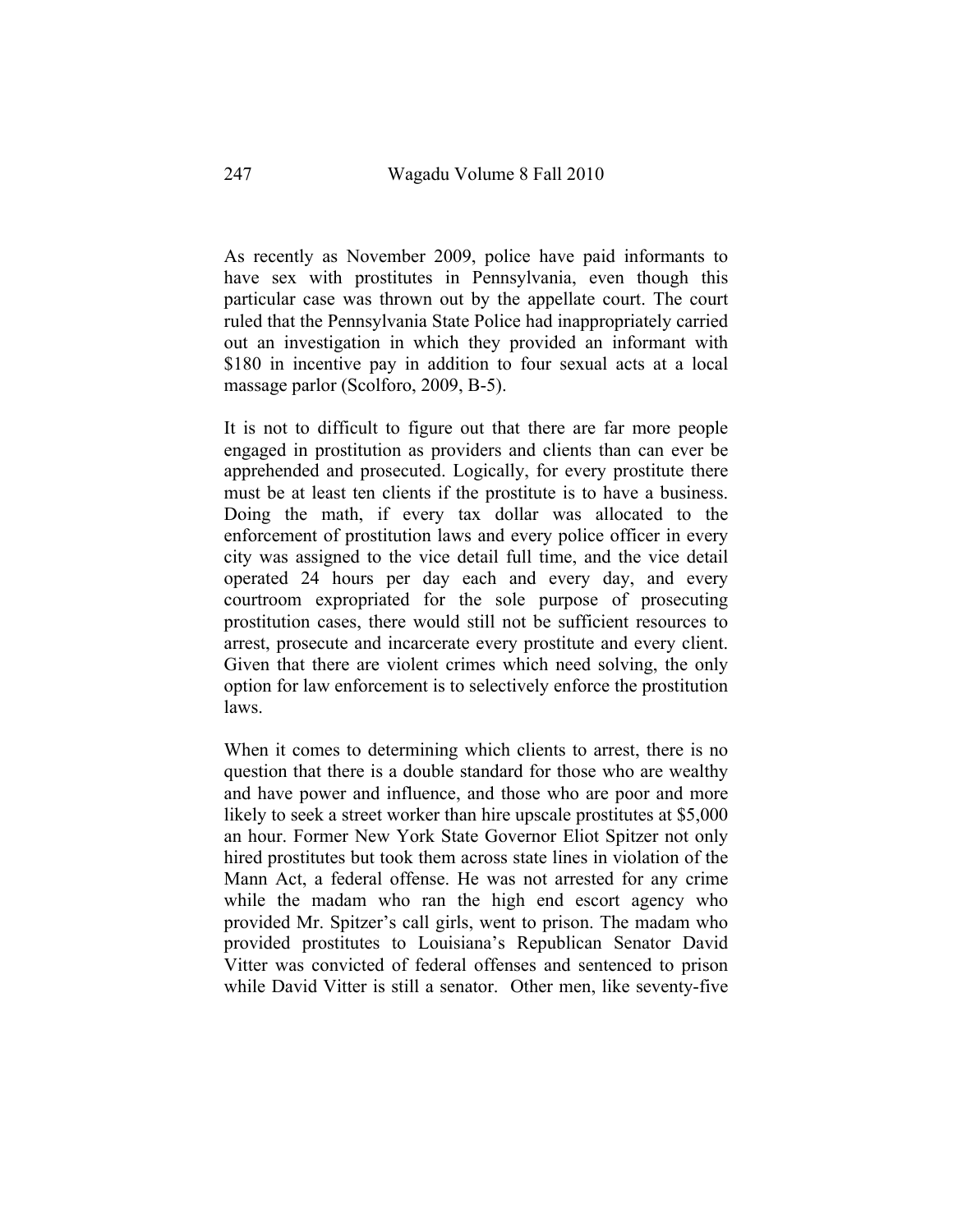year old Charles Fletcher of Cape Coral, Florida, are not so lucky. Mr. Fletcher was arrested and charged with solicitation, and his name and photo appear on a website dedicated to exposing everyone engaging in prostitution activity.

The police have no way of eliminating much prostitution and certainly not *all* prostitution as many anti prostitution/pornography feminists and religious conservatives are demanding. The draconian enforcement of laws and punishment necessary to eradicate even a small portion of prostitution would surely nullify everyone's civil liberties. There is no constitutionally acceptable way to mandate the intrusion into the most private activities of *everyone* or impose the kind of harsh laws and penalties that would have any significant impact on those who are willing to break the law. This is particularly problematic given the pervasive and enduring social stigma sex workers face. As Pasadena Superior Court Judge Gilbert C. Alston succinctly stated when, despite the jury's protestations, he stated that a prostitute could not be the victim of rape: "Who in the hell is going to believe a whore on the witness stand, anyway?" (Arax, 1986, 1-2).

Similarly, Houston police officer Samuel Roccaforte, a twentyeight year veteran of the force, seemed to embrace this line of thinking when he arrested forty-six year old Phyllis Stokely on October 6, 2009. According to the police report he filed subsequent to her arrest, she agreed to sexual intercourse for \$200. Unfortunately for the officer, Ms. Stokely secretly taped the conversation and presented the tapes to her attorney. On the tape, Roccaforte could be heard saying, "I will tell you what I want… sex with a condom. Can you do that for me?" Stokely replied, "Sir, like I said, I don't provide that kind of service." Roccaforte went on, "Well, you did. You know you did, I know you did. There's no audio, there's no video. It's going to be my word against yours and who do you think they're going to believe?" (Rogers, 2010). Roccaforte's attorney, Chip Lewis, responded to the charges against his client by noting that "I find it very hard to put this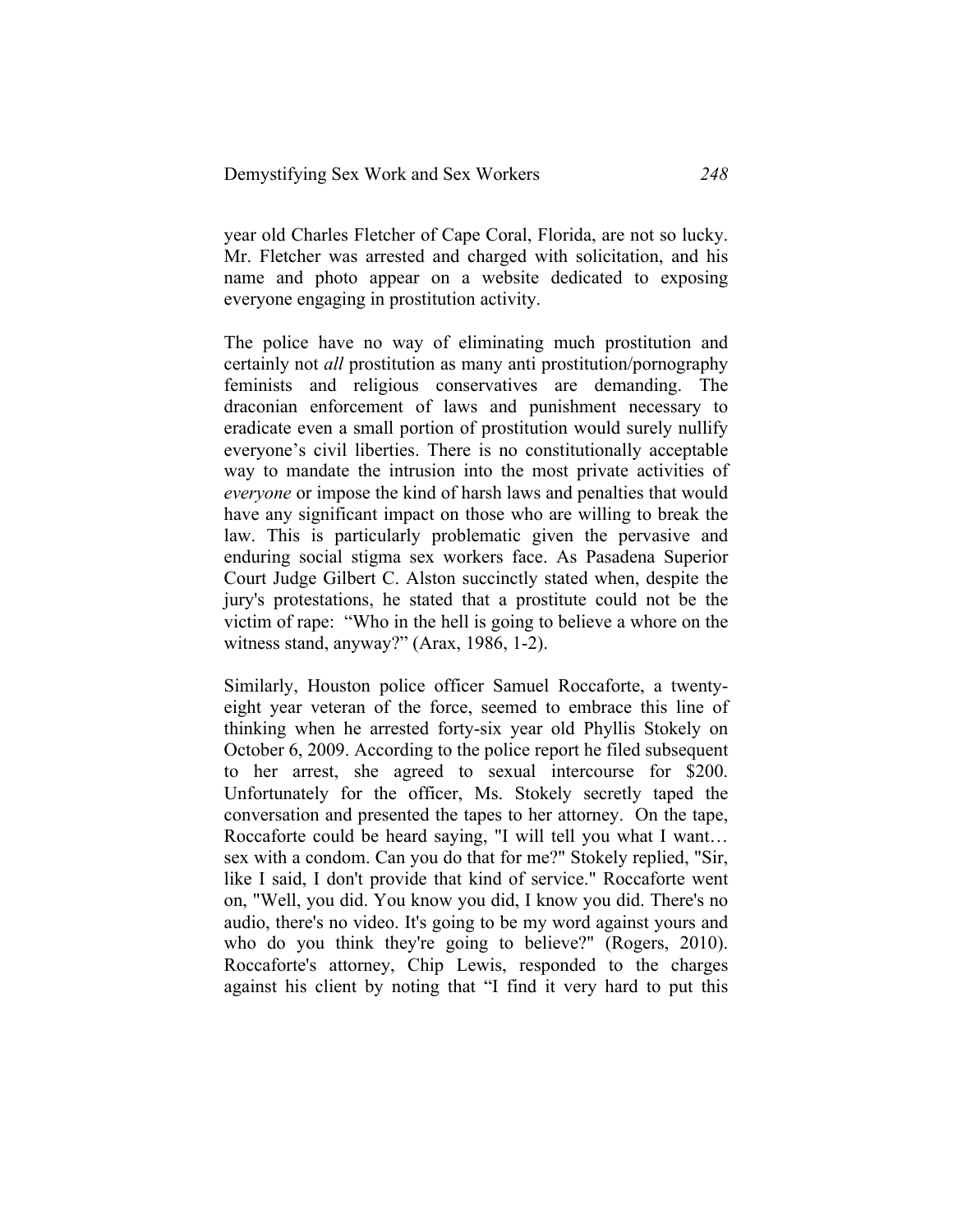whore's credibility ahead of a well-decorated, exemplary officer. I'm very comfortable calling her a prostitute because we have the ad [that she posted for her services on the internet]" (Rogers, 2010).

Sex workers often report having been sexually assaulted while in custody by the very men who are supposed to protect them, such as Los Angeles County Sheriff's Deputy Kenneth Lawrence, who raped a woman prisoner shortly after she was sentenced for prostitution (Rohrlick, 1984). And Corrections Officer Willis, who sexually assaulted me at the halfway facility where I was housed during my incarceration in 1988. This officer extorted sexual favors from many women who came through the facility, and eventually, after I mentioned this incident on a national television show following my release, the officer was transferred to work in a men's prison. As he was not arrested and did not lose his job, one can conclude that being extorted for free sexual favors is not as harmful to women as consenting to be paid for sexual services. Thankfully not all cases of such abuse while sex workers are held in custody go unpunished. In 2005, at least five police officers in Hartford, Connecticut were convicted in court for sexually assaulting prostitutes (Brown, 2005, B-6). Bronx police officer Kevin Burke was also successfully prosecuted for the rape of a sex worker in 1992 (*New York Times,* 1992).

Unfortunately, prostitutes being raped or extorted for sexual favors by cops happens far too often, which is ironic, as one of the main arguments for keeping prostitution illegal is that prostitutes are vulnerable to rape and murder. Donna Marie Gentile was one such woman. The second victim in a string of almost fifty sex worker homicides, Gentile was found strangled to death, her mouth stuffed with gravel, a month after she testified against two police officers. Her death resulted in one officer losing his job and another's demotion (Torres, 1985). The deaths of Gentile and at least 45 other prostitutes from 1985 to 1992 became a rallying point for a number of San Diego artists, who were horrified to learn that the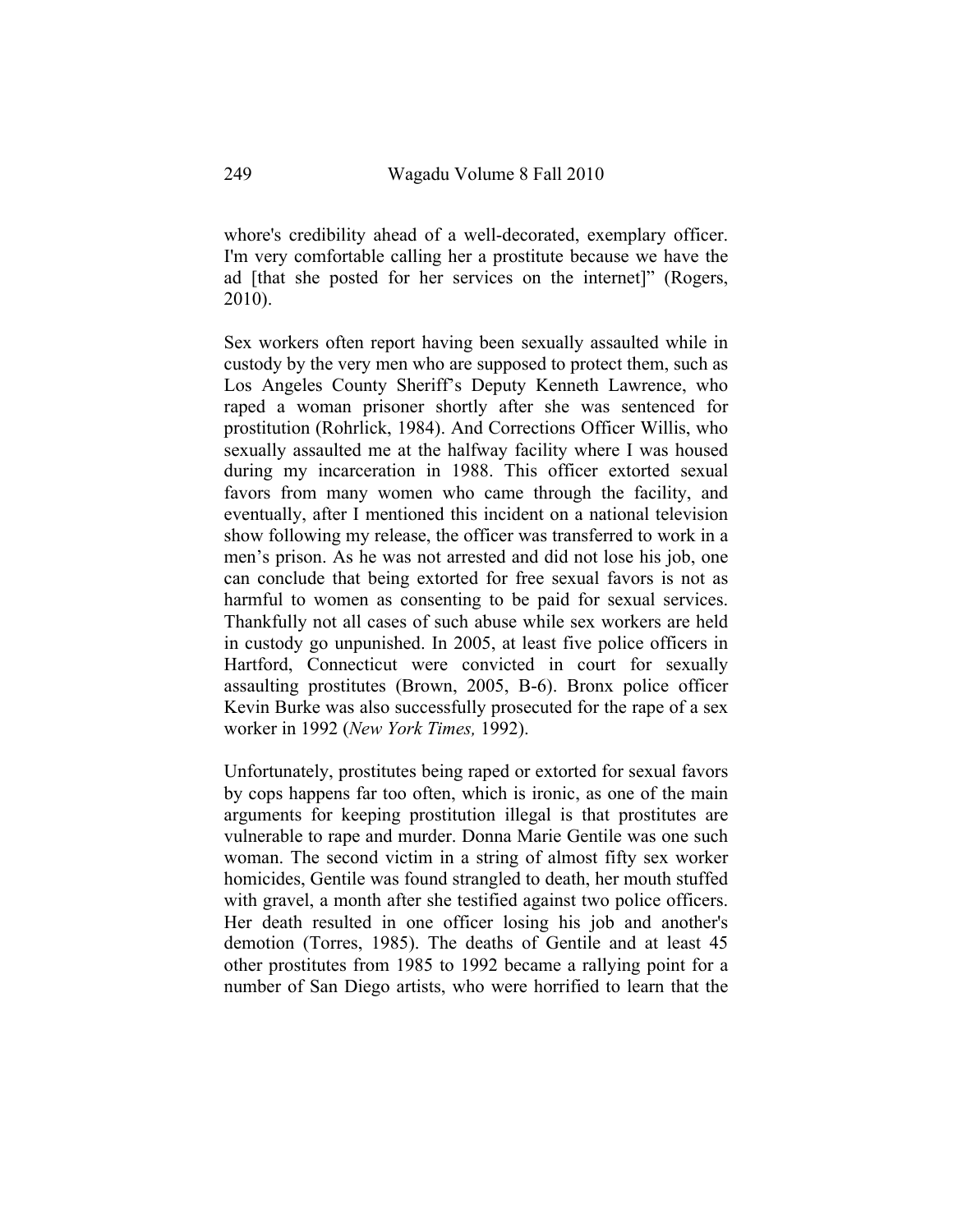police consider homicides of prostitutes as "NHI" - an unofficial police term meaning "No Humans Involved" (Butler, 2001, 287).

In 1982, the year I left the LAPD, I learned from the late attorney Harry Weiss, one of the most highly respected of all Los Angeles criminal lawyers, that three Los Angeles call girls who had filed a lawsuit against the LAPD cops for having sex with them before they were arrested, had met with fatal car accidents. Weiss did not think it was a coincidence. In 1984, the year I was arrested for one count of pandering and for which I ultimately served a nearly six year sentence, two San Francisco vice cops were not charged with any crime after they hired a prostitute to orally copulate a recruit during a Police Academy graduation party at the Rathskeller Restaurant. A day after she testified against the cops, the prostitute was arrested, standing on a street corner talking with two friends. The vice cops were not charged with pandering, even though it clearly was a case of "encouraging a person to commit an act of prostitution"- the same crime for which I had been arrested, prosecuted and incarcerated (Popp 1984).

By no means are these isolated cases. In 1988, California Sheriff's Deputy David Rogers, was sentenced to die in the gas chamber for the murder of two prostitutes. Rogers admitted shooting one of the women in an argument over the amount due for a sex act (Supreme Court of California, 2006). Also in 1988, two LAPD officers, Richard Ford and Robert Von Villas, were convicted of attempting to murder an exotic dancer in order to collect a \$100,000 life insurance policy they had taken out in her name. And again in 1988, another LAPD sergeant, Emmanuel Valencia, was found to have participated in lewd acts with a transvestite prostitute on numerous occasions, for which he received a six month suspension without pay but did not lose his job. He did not go to jail. In 1996, San Francisco police officer Francis Hogue was sentenced to 6 years in prison for kidnapping a masseuse and forcing her to orally copulate him while on duty. In 1997, a former cop was convicted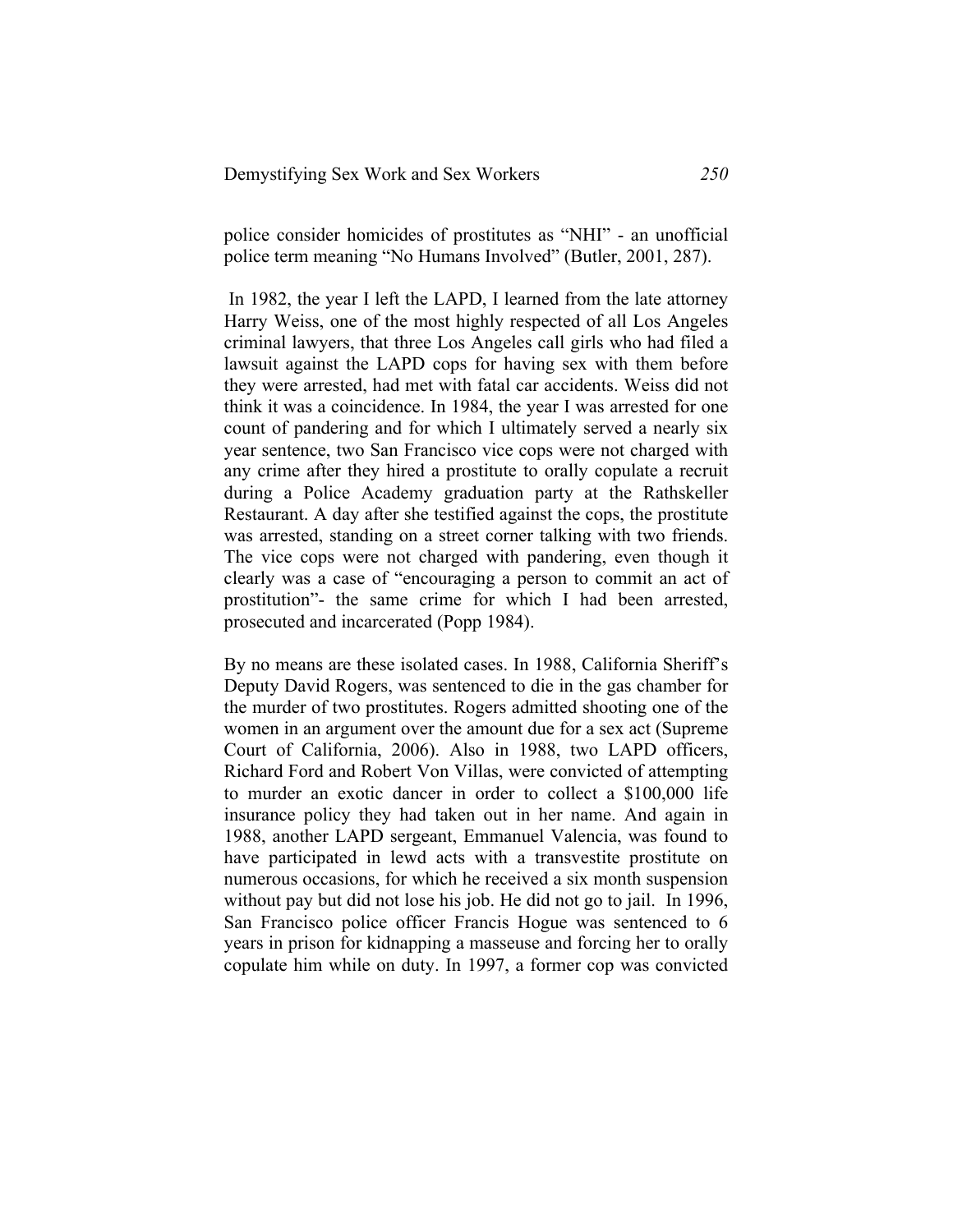of shooting and paralyzing a Queens prostitute who mocked him after he failed to perform sexually (Donohue, 1997).

In 1998, a sex scandal of epic proportions erupted in New York's Midtown South Precinct, where officers had been having sex with the prostitutes at a brothel on a regular basis in exchange for not arresting any of them. The "worst kept secret on the block" came to light when a factory owner caught one of the prostitutes sneaking a client into a bathroom of his handbag factory. He threatened to call the cops, but she retorted "What would you say if I told you my boyfriend is... a cop, so when you call the police, you'll be calling him" (McPhee, Gonzalez & Goldiner, 1998). It is little surprise, then, that when confronted by reporters, local residents "spoke matter-of-factly about the alleged deal that kept the hookers in business and the cops happy…Police officers were a regular sight at one of the more notorious hooker hangouts" (McPhee, Gonzalez & Goldiner 1998). As many as 40 police officers faced charges, with twice that many stripped of their badges as a direct result of the scandal (Weiss, 1998).

These examples of police and judicial corruption in connection with the enforcement of prostitution laws are unfortunately but a few of the thousands I have collected through the years. There is overwhelming evidence that some police officers are not only hypocritical in the enforcement of prostitution laws, but have much to gain personally and professionally to keep women under the control of such laws, which is why they protest so vehemently against decriminalizing or legalizing prostitution. Recently there has been a change in the dialogue about prostitution. While many abolitionists still argue that prostitution inevitably results in the exploitation of women and children, others suggest that even if a woman consents to engage in sex work, her economic circumstances are such that her consent is invalidated. In reality, however, the illegal nature of prostitution is itself responsibility for limiting sex workers' choices. Making sex workers criminals ensures that the only real "choices" we have are whether or not to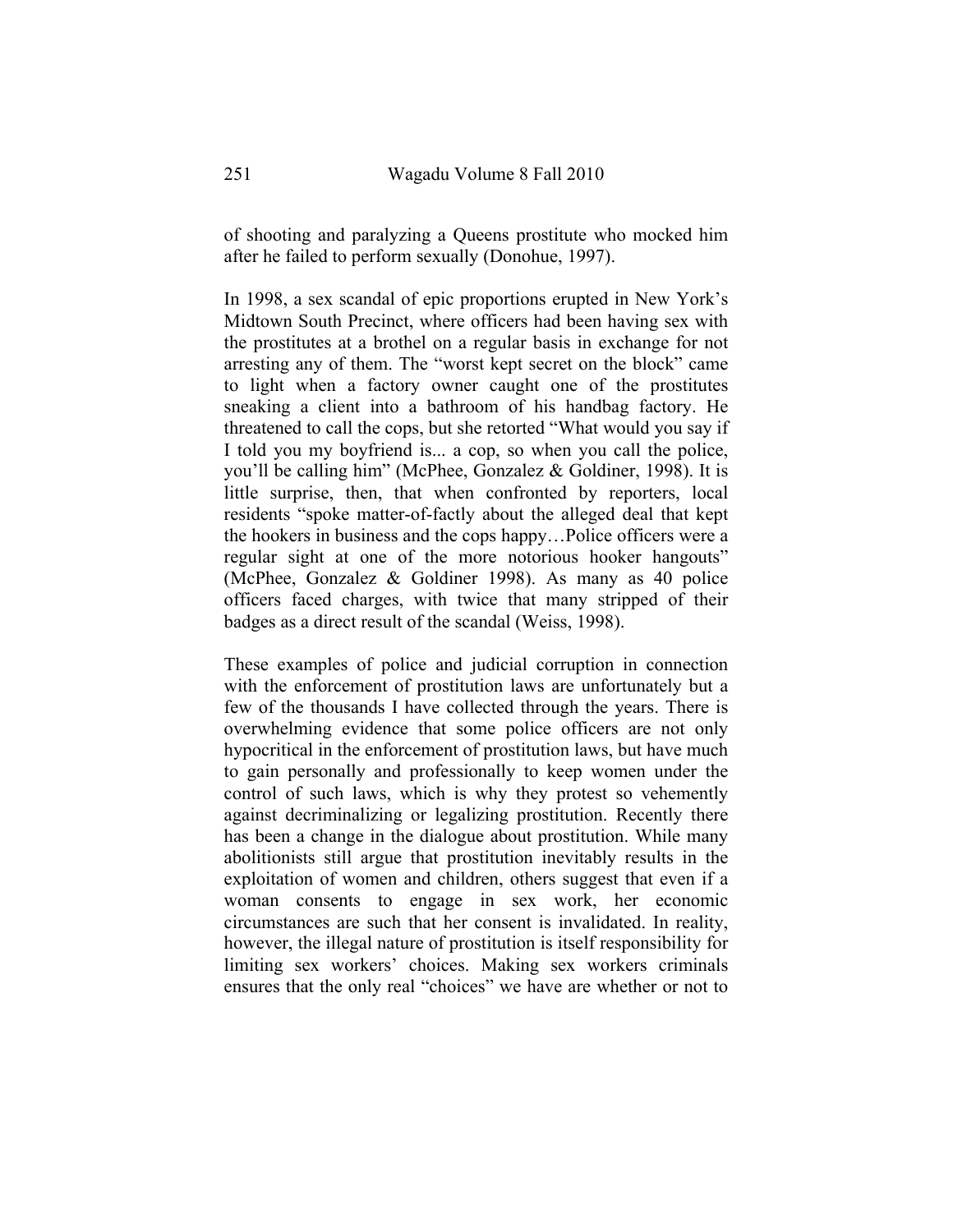cooperate with the cops; give the cops sex for protection, become an informant, or go to jail.

Abolitionists claim that prostitution is not a victimless crime and wish to continue the prohibition against it, meaning that prostitutes continue to be arrested, but if this is true, why would we arrest "victims" in the first place? Using the pretext of ferreting out underage prostitution, sex slavery and trafficking, the police and FBI arrest first make arrests and then sort out the "victims". If an adult prostitute is not a victim, should they be arrested because they *aren't* victims? And if a client or has not abused a sex worker or hired an underage person, is it appropriate to charge him with a crime, or threaten to label them as sex offenders, as at least one U.S. state has proposed doing? (Klepper, 2010).

As long as prostitution remains criminalized, the harm done to prostitutes, law enforcement and society is immeasurable. Through the enticement of good officers into accepting money or other favors from those "victims", law enforcement is corrupted. It is further corrupted because police officers learn quickly that the best way to score convictable arrests is by reportilying, and they know that the prosecutors, judges and juries will always believe them over the whores. Society looks the other way because, after all, the cops are dealing with a stigmatized population that is, at best, in need of "rescue". When evidence against bad cops can no longer be ignored, there is the harm that is done to society through the confidence lost law enforcement agents and the criminal justice system.

Victims of more serious or violent crimes, in turn, are left with the unpleasant realization that the system cares more about pursuing and punishing "victims" of the subjective theory that commercial sex harms and exploits all women (regardless of their age or consent) than it cares about their plight, providing no justice for those who did not consent to being robbed or raped. Just ask rape victims how they feel about the rape kits that have gone untested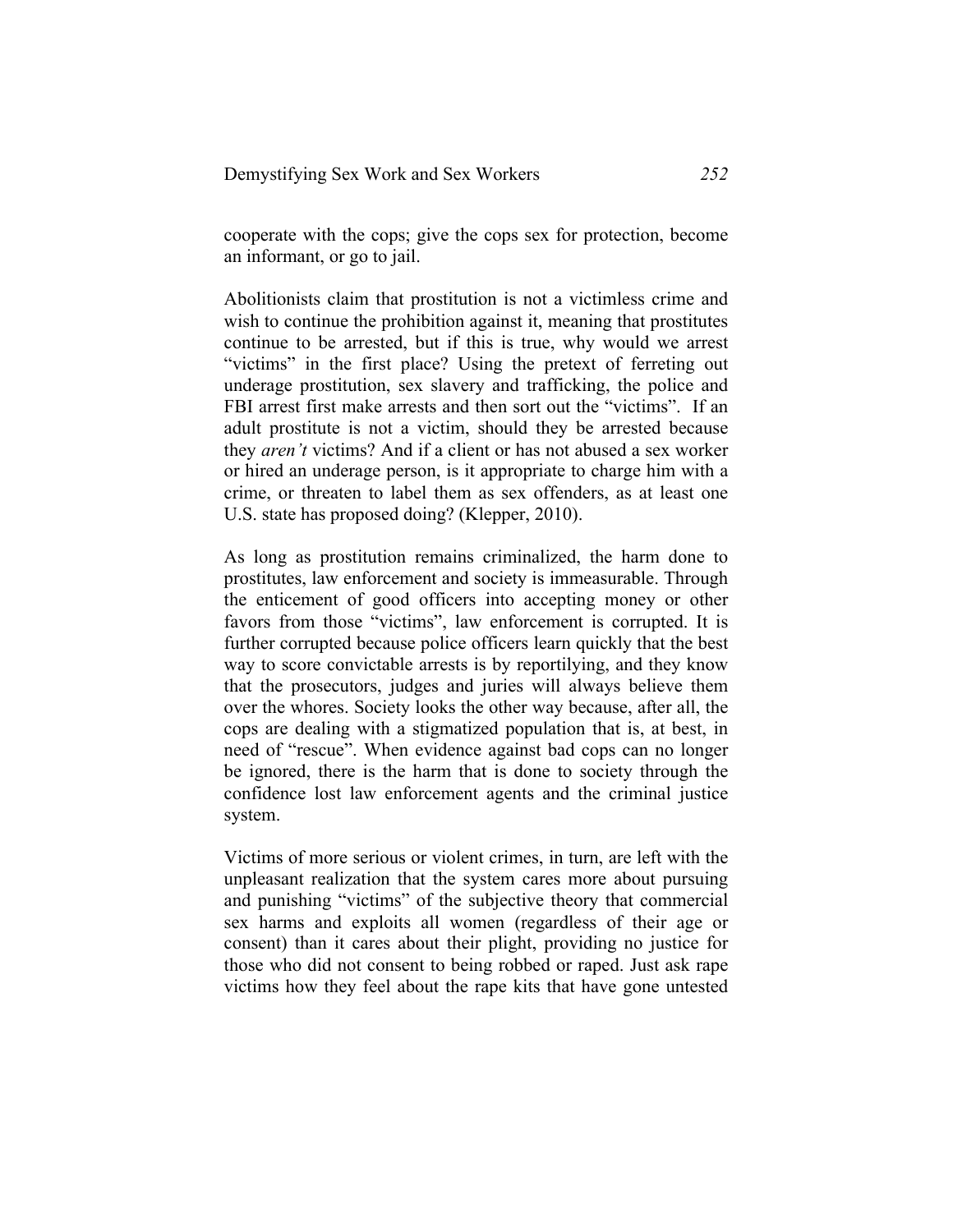for years because those police departments do not have the financial resources to process the kits and apprehend the rapists (Strickler, 2009), but can afford to send one hundred officers out to arrest fourteen unarmed "suspected prostitutes" (Oliver, 2003). Those who press for stronger penalties and more restrictive legislation for commercial sex fail to take into account the historic corruptibility of vice law creators and enforcers. When even those with money, power and position- men who write the laws like former New York Governor Eliot Spitzer and Louisiana Senator David Vitter- are willing to risk everything for a tryst with a prostitute- how can we expect the average law enforcement agent to resist temptation when he knows the odds are in his favor that he won't get caught?

Police perpetrators find prostitutes easy targets for the same reason serial killers do: because they believe no one is going to care if a whore is raped or killed. Simultaneously, abolitionists continue to advocate for the very laws and policies that continue to cause more harm than good, all in the name of protecting sex workers. The cumulative and unacceptable damage to every segment of society from the arbitrary enforcement of victimless crime laws should cause us to reconsider our priorities. With the limited resources we have, we should concentrate on protecting citizens from those who would do them real harm. Unfortunately, the greatest harm to society as a whole comes from those wishing to protect us from ourselves, "for our own good".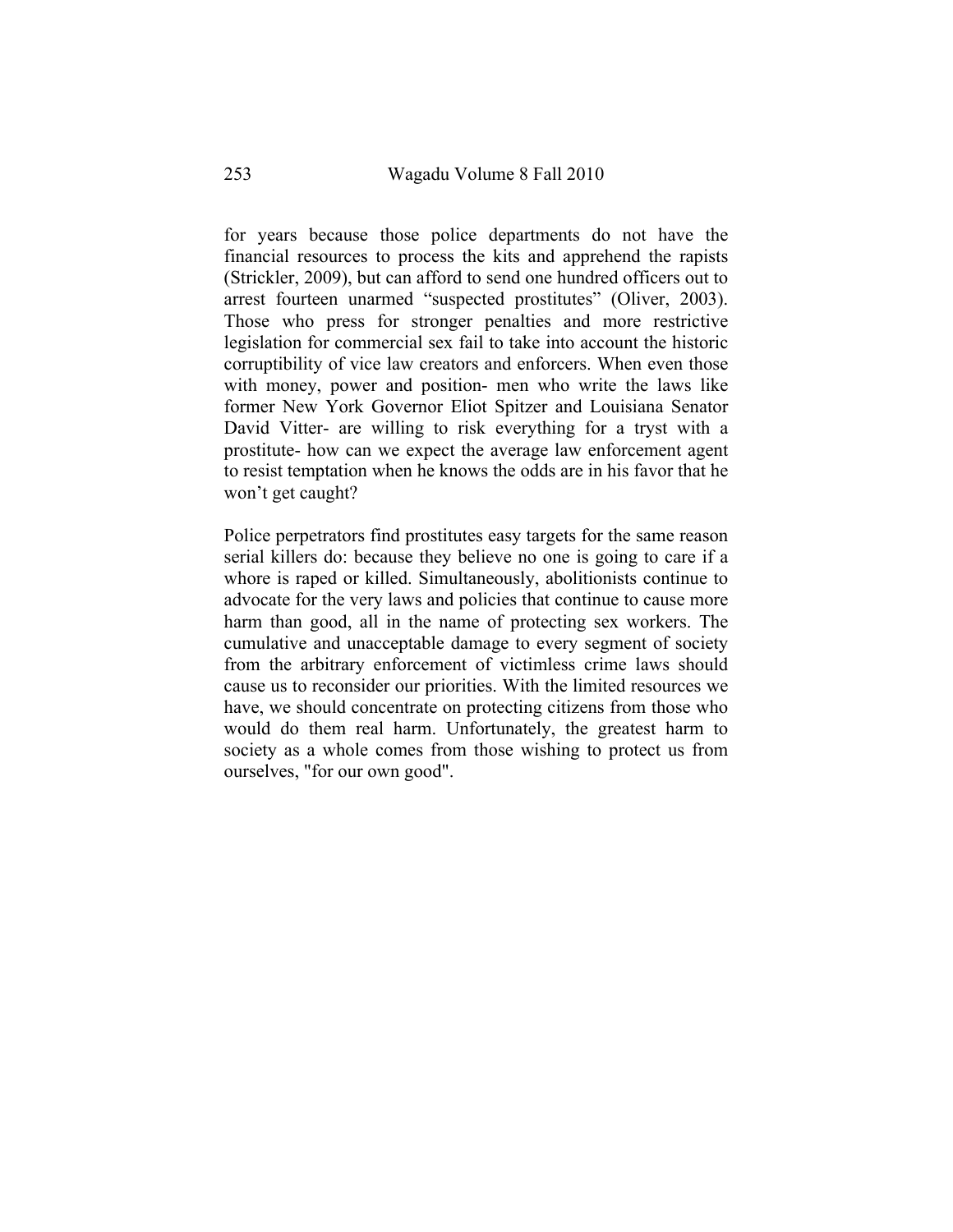### REFERENCES

Abraham, Y. (1999). Victim's past overshadows murder. *The Boston Globe,* 11/15. Almodovar, N.J. (1993). *From cop to call girl*. New York: Avon Books. Arax, M. (1986) Judge says law doesn't protect prostitutes, drops rape count. *Los Angeles Times,* 4/24: 1-2. Associated Press. (2005). Tenn. prosecutor probes police tactics. 02/02. Accessed through Lexis-Nexis Academic Universe. Brown, T. (2005). Judge: Suit can target city, ex-police chief; ruling clarifies civil case. *Hartford Courant,* 2/11: B6. Butler, M. (2001) Making waves. *Women's Studies International Forum, 24*(3- 4): 387-399. Cantlupe, J. (1990). Alleged link between cops, prostitutes raise many deeply troubling questions. *San Diego Union,* 9/30: A-9. Carlton, J. & G. Hicks. (1988). Pair with ties to judge had to dismiss 20 infractions. 11/20. Retrieved from http://articles.latimes.com/1988-11- 20/local/me-609\_1\_municipal-court. Carter, A. (1994). Prostitution laws serve to protect weak from exploitation. *The New York Times* Letter to the Editor, 12/7. Retrieved from http://www.nytimes.com/1994/12/07/opinion/l-prostitution-laws-serve-to protect-weak-from-exploitation-039152.html?pagewanted=1 Dittrich, S. (2009). *Murder behind the badge: True stories of cops who kill*. New York: Prometheus Books. Doezema, J. (2000 ). Loose women or lost women? The re-emergence of the

 myth of white slavery in contemporary discourses of Trafficking In Women. *Gender Issues, 18*(1): 38-54.

Dohohue, P. (1997). Ex-cop guilty of paralyzing prostitute. *The New York Daily News*, 5/14. Retrieved from

 https://www.dailynews.com/archives/news/1997/05/14/1997-05-14\_ex cop\_guilty\_of\_paralzying\_html

Dwyer, J. (2008). Honesty is the sole policy, except when it's not. *The New York Times*, 8/2: B-1.

Efrati, A. (2009). Legal system struggles with how to react when police officers lie. *The Wall Street Journal,* A-12.

Farr, W. (1982). Prostitute, key witness in LAPD scandal, slain. *LA Times,* 9/16.

Jackman, T. (2006). Spotsylvania (VA) deputies receive sex services in prostitution cases. *The Washington Post,* 2/13.

KCRA. (2005). Houston officers can now get naked for prostitutes: Unwritten policy allows officers to disrobe. Retrieved from http://www.kcra.com/news/4128132/detail.html.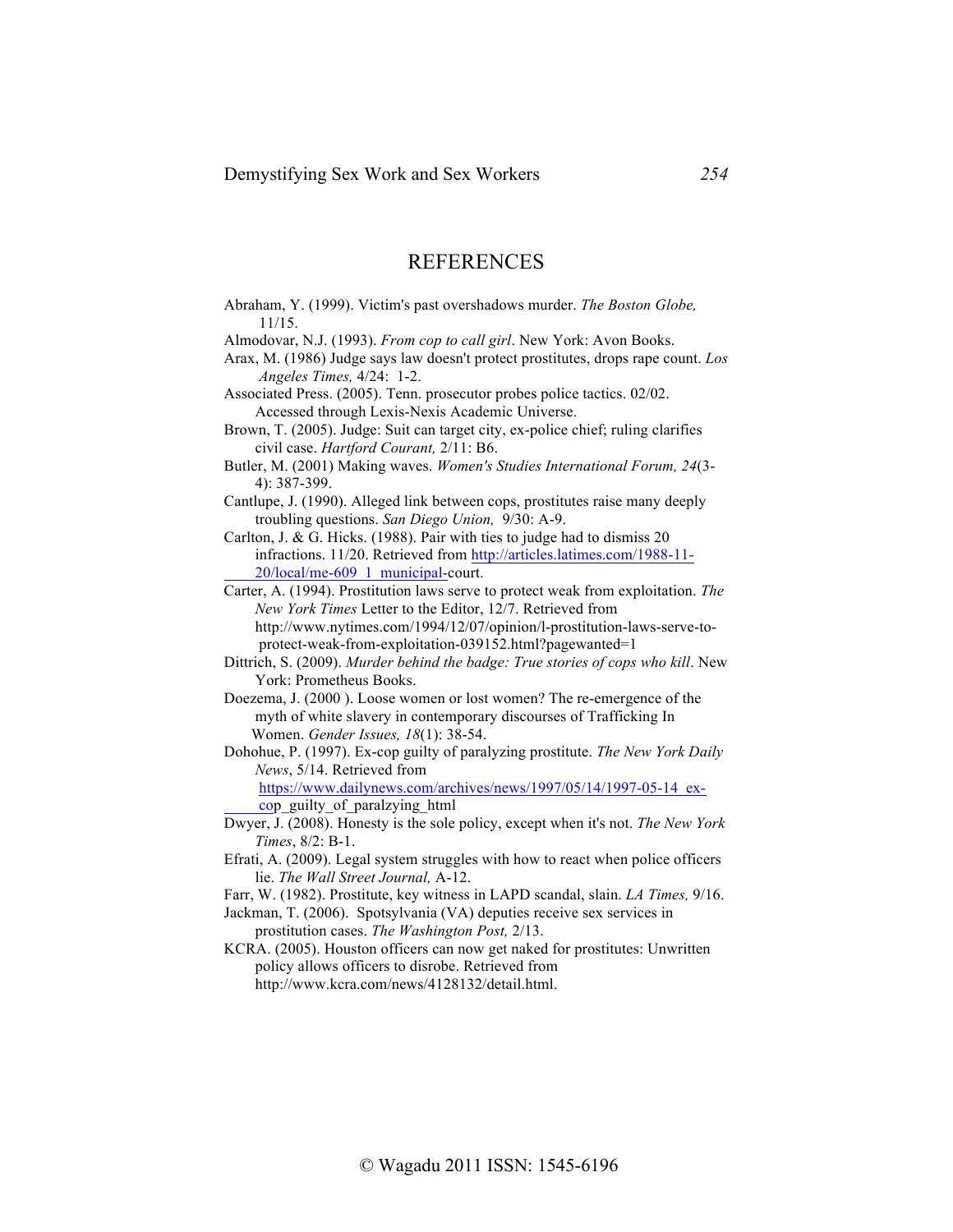*L.A. Times, The.* (1995). Long Beach officer gets probation in sex case. 1/18: B- 11. (1984). Judge put on probation, fined for sex incident. 11/5.

Klepper, D. (2010). Kansas ponders adding prostitutes' customers to sex offender list. *The Kansas City Star* 3/24/10. Retrieved from http://www.kansascity.com/2010/03/24/1834930/kansas-ponders-adding prostitutes.html

*New York Sun*, *The*. (2006). Police officer is charged with sexually abusing stepdaughter. 10/11.

*New York Times, The.* (1992). Officer convicted of rape. Retrieved from http://www.nytimes.com/1992/06/02/nyregion/officer-convicted-of rape.html?pagewanted=1

MacNamara, J. (1996). Has the drug war created an officer liars' club? *The [Albany] Times Union*, A-11.

Marzulli, J. (2010). 2 cops who killed for Mafia: Feds say retired detective pals are linked to at Least 8 Murders."  *The NY Daily News,* 3/16.

 (2010). 2 NYPD police officers charged in \$1M N.J. perfume heist. *The NY Daily News,* 3/5.

 (2009). Judge Jack Weinstein Rips NYPD on False Arrests. *The NY Daily News* 11/30.

McPhee, M., C. Gonzalez & D. Goldiner. (1998). Nabe: Police hookups well known. *The NY Daily News,* 7/18. Retrieved from http://www.nydailynews.com/archives/news/1998/07/118//1998-07- 18\_nabe\_\_police\_hookups\_well\_kn.html

Modesto Bee. (2010). 7 Arrested In Prostitution Bust. *The Modesto Bee,* 4/3.

Mulvihill, G. (2010). Residents of NJ city say cops worse than criminals. Retrieved from

 http://www.boston.com/news/nation/articles/2010/04/03/ residents of nj city say cops worse than criminals/

Murphy, K. (1987). Court OKs government use of sex to seize suspect. *Los Angeles Times,* 4/9. Retrieved from http://articles.latimes.com/ 1987-04- 09/news/mn-392\_1\_court-oks-government

Oliver, R. (2003). Cops hit suspected Valley prostitution dens. *LA Daily News,* 7/1.

Popp, R. (1984). No indictments due in S.F. cops' sex party. *The San Francisco Chronicle,* 8/2.

Poppy Project. (2008). *Big brothel: A survey of the off-street sex industry in London*. London: The Poppy Project.

Quindlen, A. (1994). Public and private: Sex for sale. *The New York Times,*  Letter to The Editor, 12/7. Retrieved

 from http://www.nytimes.com/1994/11/26/opinion/public-private-sex for-sale.html?scp=5&sq=Anna%Qui

ndlen%20Nov.%2026.%201994%20column&st=cse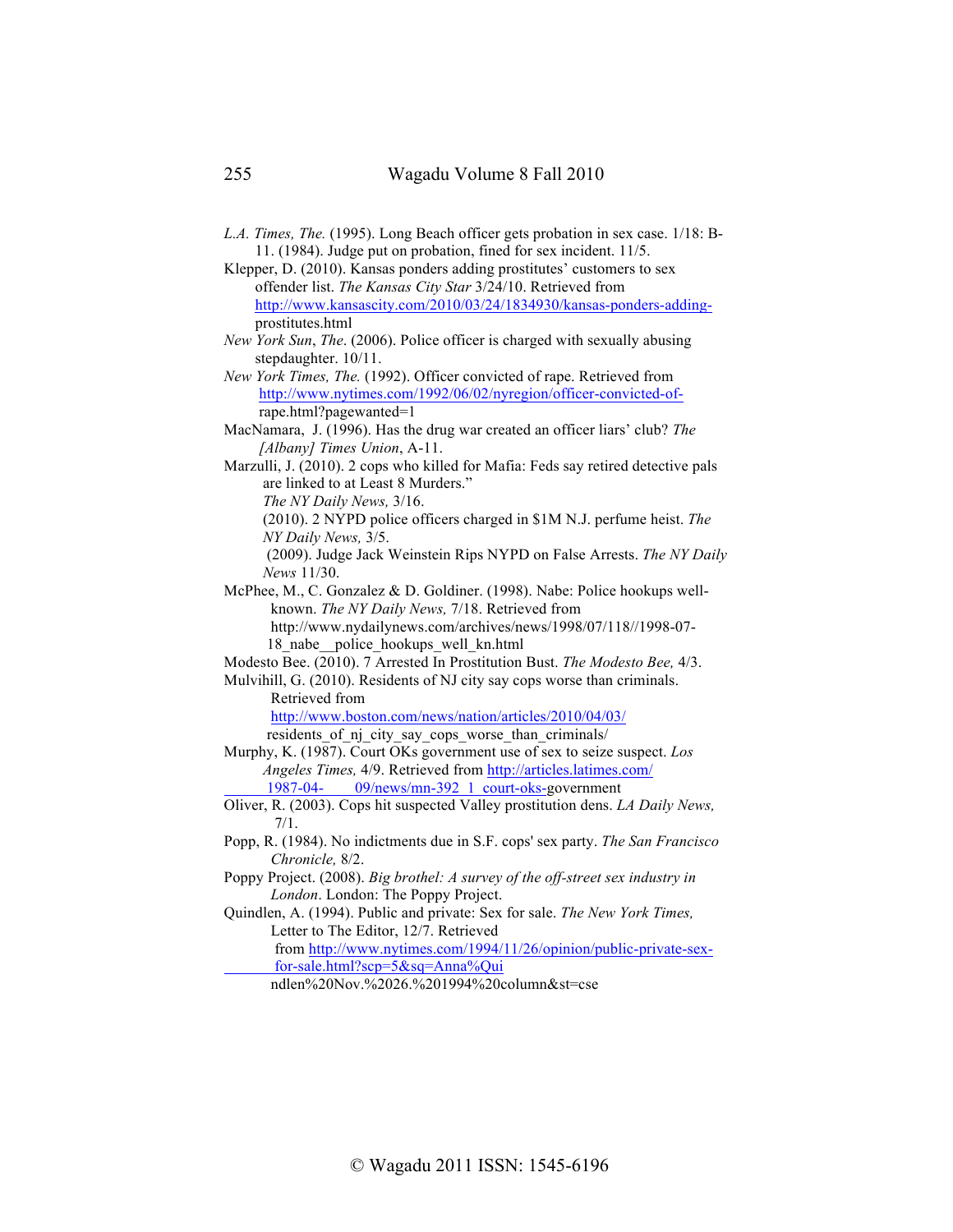#### Demystifying Sex Work and Sex Workers *256*

Rogers, B. (2010). HPD vice officer accused of record tampering. *The Houston Chronicle*, 3/1. Retrieved from http://www.chron.com/disp/story.mpl/metropolitan/6892173.html Rohrlich, T. (1984). Deputy charged with rape at courthouse. *L.A. Times,* 3/14. Salazar, D. & G. Hardesty. (2010). Police chief: "Morale low" after officer charged in rape. *The Orange County Register,* 4/09. Retrieved from: http://www.ocregister.com/articles/police-243352-orban-waller.html Scolforo, M. (2009). Prostitution case tossed over government-funded sex. *The Gettysburg Times,* 11/6. Retrieved from http://abcnews.go.com/US/wireStory?id=9017803 Slobogin, C. (2009). Testilying: Police perjury and what to do about it. *University of Colorado Law Review, (Fall) 67*: 1037-1060. Stossel, J. (2010). Should black market industries be legal? *Fox News,* 3/3. Retrieved from http://www.foxnews.com/search results/m/29289905/john-stossel-on-legalizing-prostitution.htm Strickler, L. (2009). CBS finds more rape kits still untested: San Diego has over 2,000 kits. Retrieved from http://www.cbsnews.com/stories/2009/12/02/cbsnews\_investigates/main 5864505.shtml. Supreme Court of California. (2006). The People v. David Kern Rogers. Retrieved from http://74.125/95.132/search?q=cache:rKD\_3WinziMJ:caselaw . findlaw.com/data2/californiastatecases/S005502.DOC +%22david+keith +rogers%22+in+the+supreme+court+of+california&cd=10&hl=en&ct= clnk&gl=us 1988 "People v. Freeman." 46 Cal.3d 419, 758 P.2d 1128; 250 Cal.Rptr.598. Timnick, L. (1990). Court told of help madam gave police. *The Los Angeles Times,* 5/19: B-3. Torres, V. (1985). Slain woman linked to police sex case. *San Diego Tribune,* 6/1. United States Congress. (2000). *Victims of Trafficking and Violence Prevention Act of 2000*. Public Law 106-386. Weiss, M. (1998). Brothel cops face double trouble- 20 cited- but 40 may now be in hot water. *The New York Post*, 7/22. Retrieved from

http://www.nypost.com/p/news/brothel\_cops\_face trouble\_oyWEnZvK2XliGIUfvqb XIN Wong, D. (1993). Victim's parents assail Douglas' release. *The Boston Globe,*

6/5.